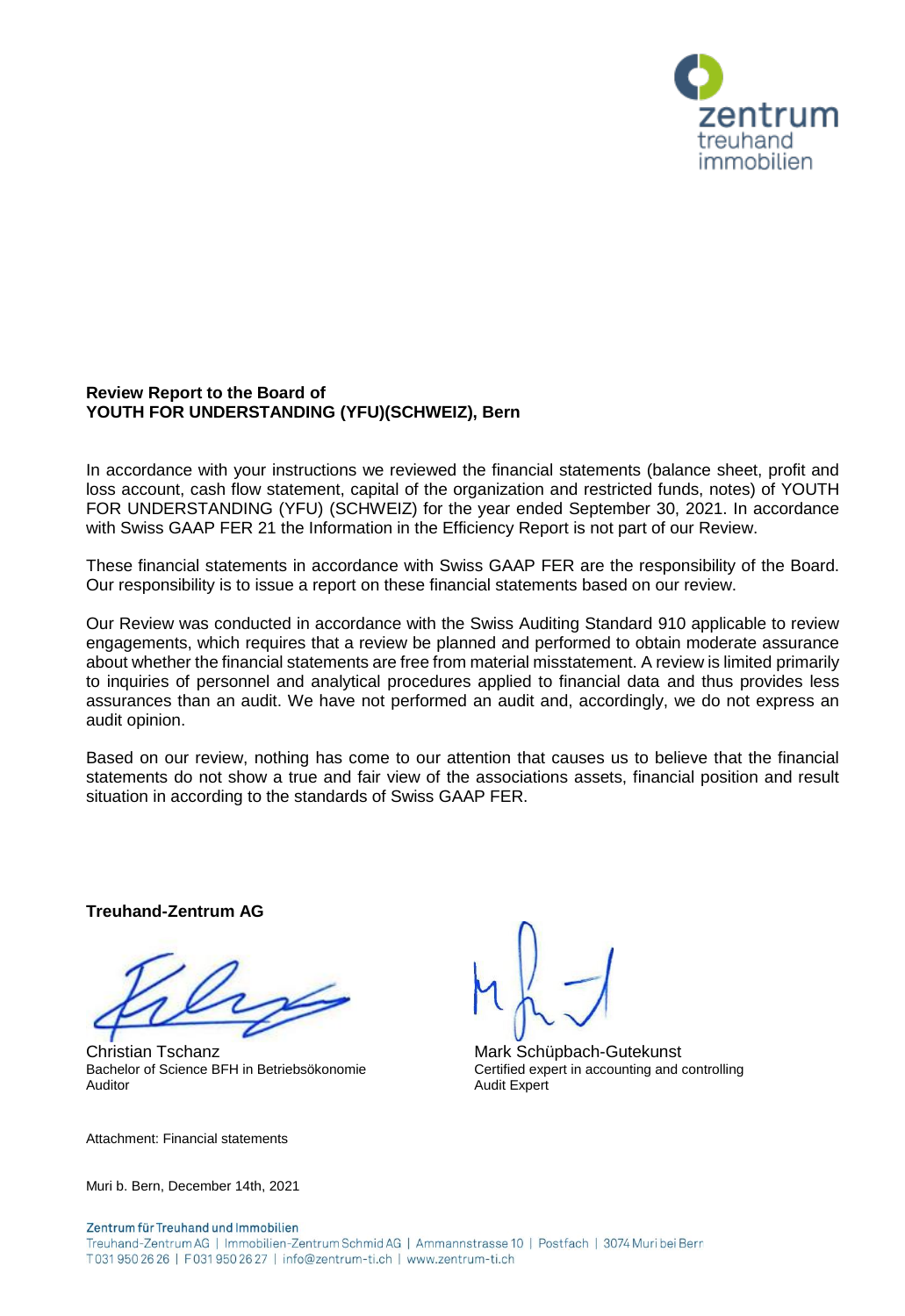# **BALANCE SHEET AS OF 30. SEPTEMBER 2021**

**(in Swiss Francs)**

|                                            | 2020/2021  | 2019/2020   |
|--------------------------------------------|------------|-------------|
| <b>ASSETS</b>                              |            |             |
| Current assets $1$                         |            |             |
| Liquidity                                  | 898'320.96 | 727'142.47  |
| <b>Credits</b>                             | 41'617.55  | 57'015.85   |
| <b>Total Current assets</b>                | 939'938.51 | 784'158.32  |
| Fixed assets $2)$                          |            |             |
| Mobile property                            | 5'311.00   | 8'701.00    |
| Inter-company account world <sup>3)</sup>  |            | 9'977.54    |
| <b>Total Fixed assets</b>                  | 5'311.00   | 18'678.54   |
|                                            |            |             |
| <b>TOTAL ASSETS</b>                        | 945'249.51 | 802'836.86  |
|                                            |            |             |
| <b>LIABILITIES</b>                         |            |             |
| Short-term liabilities $4)$                |            |             |
| Short-term liabilities                     | 59'118.00  | 7'078.71    |
| Accured/deferred liabilities               | 380'952.46 | 505'957.31  |
| <b>TOTAL LIABILITIES</b>                   | 440'070.46 | 513'036.02  |
| <b>FUNDS</b>                               |            |             |
| <b>Funds</b>                               |            |             |
| Restricted funds <sup>5)</sup>             | 186'045.21 | 172'301.95  |
| <b>TOTAL FUNDS</b>                         | 186'045.21 | 172'301.95  |
| <b>CAPITAL OF THE ORGANISATION</b>         |            |             |
| Unrestricted funds <sup>6)</sup>           |            |             |
| Solidarity fund                            | 5'738.21   | 5'738.21    |
| Equipment fund                             | 697.50     | 697.50      |
| <b>Total unrestricted funds</b>            | 6'435.71   | 6'435.71    |
| Loan ICDF of YFU                           | 72'720.81  | 90'371.77   |
| Retained earnings                          | 20'691.41  | 157'698.23  |
| Actual loss / profit                       | 219'285.91 | -137'006.82 |
| TOTAL CAPITAL OF THE ORGANISATION          | 312'698.13 | 111'063.18  |
|                                            |            |             |
| TOTAL LIABILITIES AND SHAREHOLDERS' EQUITY | 945'249.51 | 802'836.86  |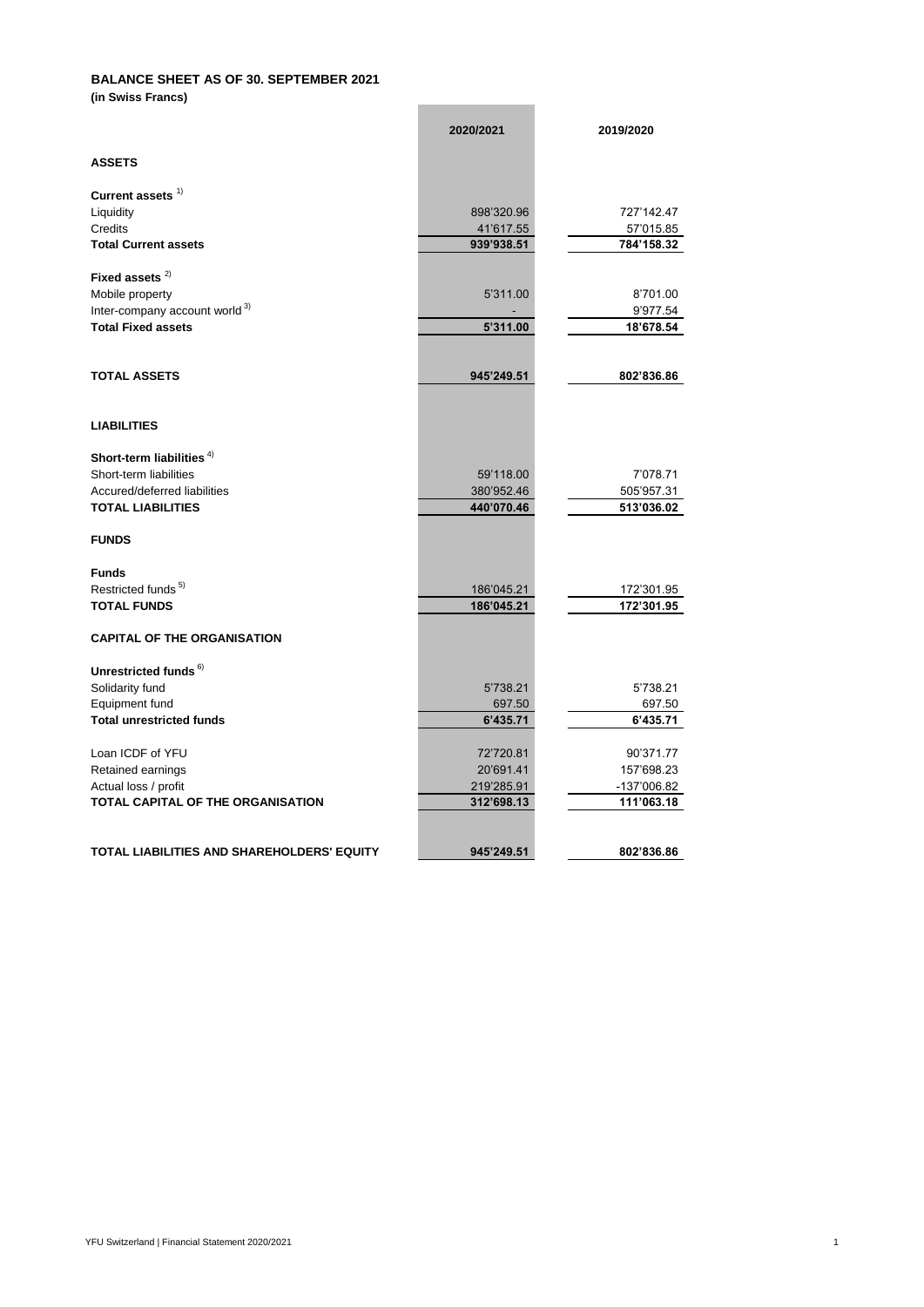# **PROFIT AND LOSS ACCOUNT AS OF 30. SEPTEMBER 2021**

**(in Swiss Francs)**

|                                            | <b>Budget</b> | 2020/2021    | 2019/2020    |
|--------------------------------------------|---------------|--------------|--------------|
| <b>INCOME</b>                              |               |              |              |
| Outgoing student fees <sup>7)</sup>        | 699'800.00    | 1'035'616.75 | 763'640.30   |
| Support allowances <sup>7)</sup>           | 111'600.00    | 112'567.23   | 138'412.49   |
| Other income <sup>8)</sup>                 | 113'100.00    | 312'379.50   | 172'327.73   |
| <b>TOTAL INCOME</b>                        | 924'500.00    | 1'460'563.48 | 1'074'380.52 |
| <b>EXPENSES</b>                            |               |              |              |
| International fees <sup>9)</sup>           | 15'775.20     |              | 13'805.22    |
|                                            |               | 30'481.81    |              |
| Outbound support allowances <sup>10)</sup> | 266'638.85    | 506'783.84   | 210'463.40   |
| Student insurance                          | 20'790.00     | 29'538.19    | 4'038.46     |
| <b>TOTAL EXPENSES</b>                      | 303'204.05    | 566'803.84   | 228'307.08   |
| Gross profit I                             | 621'295.95    | 893'759.64   | 846'073.44   |
|                                            |               |              |              |
| Staff expenses <sup>11)</sup>              | 300'500.00    | 408'776.37   | 453'354.89   |
| <b>Gross profit II</b>                     | 320'795.95    | 484'983.27   | 392'718.55   |
| Other operating expenses <sup>12)</sup>    | 268'507.00    | 252'072.31   | 263'357.48   |
|                                            |               |              |              |
| <b>EBITDA</b>                              | 52'288.95     | 232'910.96   | 129'361.07   |
| Depreciation                               | 2'000.00      | 3'090.00     | 1'900.00     |
|                                            |               |              |              |
| <b>EBIT</b>                                | 50'288.95     | 229'820.96   | 127'461.07   |
| Financial expenses <sup>13)</sup>          |               |              | 28'770.32    |
| Financial income                           |               |              |              |
| <b>EBT</b>                                 | 50'288.95     | 229'820.96   | 98'690.75    |
|                                            |               |              |              |
| Extraordinary income                       |               | $-1'833.95$  | $-62'022.15$ |
| Extraordinary expenses                     |               | 6'000.00     | 297'719.72   |
| Withdrawal for national scholarships       |               | $-5'000.00$  |              |
| Allocation of national scholarships 14)    |               | 15'200.00    |              |
| Withdrawal for international scholarships  |               | $-23'831.00$ |              |
| Allocation of international scholarships   |               | 20'000.00    |              |
| <b>Loss-/ Profit</b>                       | 50'288.95     | 219'285.91   | -137'006.82  |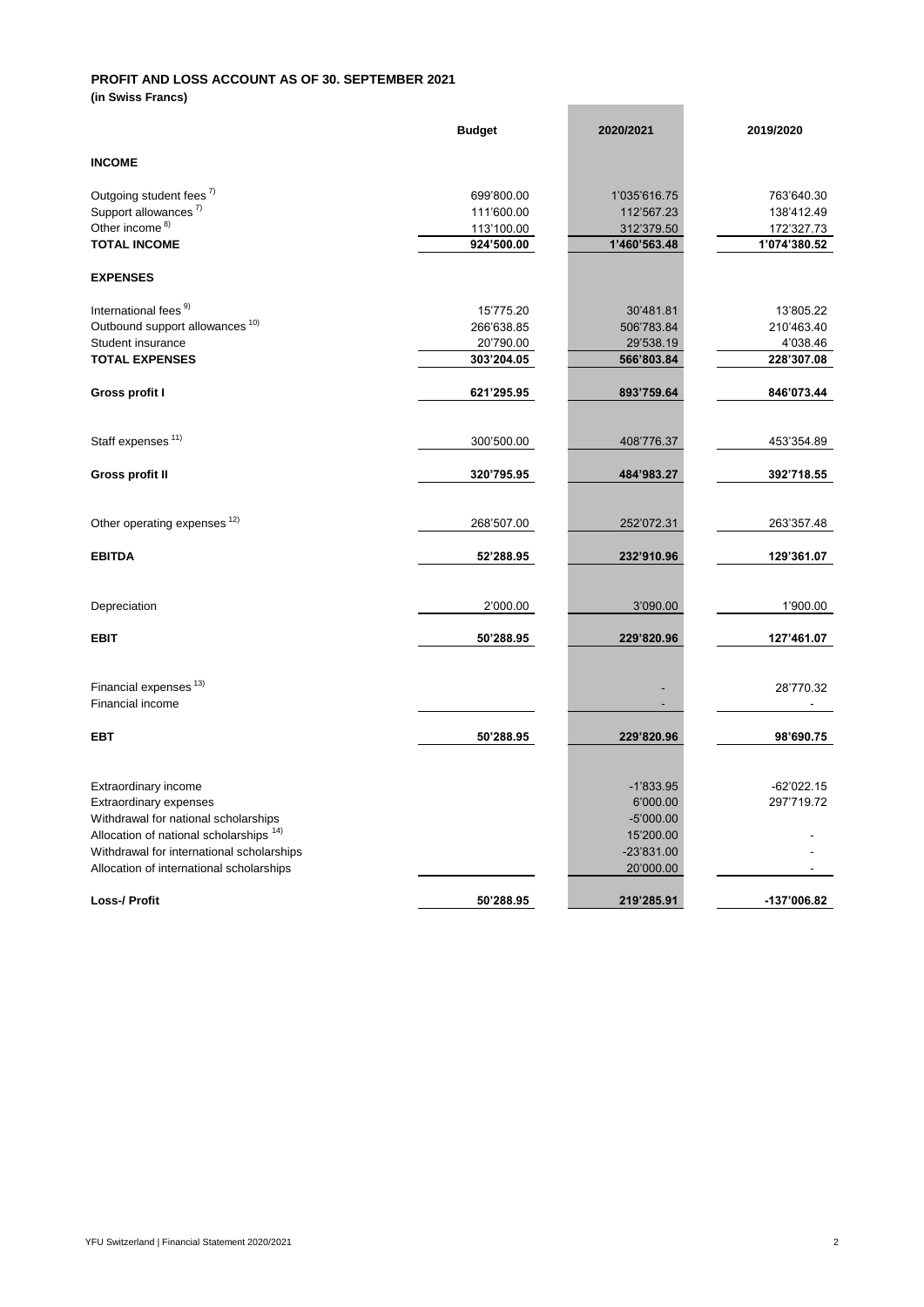#### **APPENDIX TO FINANCIAL ANNUAL REPORT 2020/2021**

#### **Information on standards used in the Annual Report**

This annual report was prepared in accordance with Swiss Law and the existing guidelines of the accounting and reporting recommendations of Swiss GAAP FER (incl. FER 21). In addition these financial statements are also established in accordance with the policies and guidelines of the ZEWO-Foundation. These financial statements represent also the statutory and Swiss law regulations.

#### **Accounting principles**

These financiel statements provide a true and fair view of the assets, financial position and earnings of YFU (Switzerland) and have been drawn up in accordance with all the existing guidelines of the accounting and reporting recommendations of Swiss GAAP FER and the Swiss law. In the case of discrepancy between these recommendations and Swiss law, there are policies applied which deserve both regulations.

The financial statements are based on the principle of historical aquisition costs and on the going concern principle. The relevant accounting principles are part of the disclosures, breakdowns and notes.

#### **Disclosures, breakdowns and notes to the balance sheet**

|                                                   | 2020/2021  | 2019/2020  |
|---------------------------------------------------|------------|------------|
| Liquidity $1$                                     |            |            |
| Cash                                              | 1'840.15   | 1'726.15   |
| Post credit                                       | 211'234.57 | 187'474.87 |
| <b>Bank credit</b>                                | 685'246.24 | 537'941.45 |
|                                                   | 898'320.96 | 727'142.47 |
| <b>Credits</b>                                    |            |            |
| Withholding tax                                   |            |            |
| Swiss Post, Credit IFS                            |            |            |
| Deferred charges <sup>1)</sup>                    | 41'617.55  | 57'015.85  |
|                                                   | 41'617.55  | 57'015.85  |
|                                                   |            |            |
| Mobile property <sup>2)</sup><br>Office equipment | 5'310.00   | 8'700.00   |
| <b>Promotion material</b>                         | 1.00       | 1.00       |
|                                                   | 5'311.00   | 8'701.00   |
|                                                   |            |            |
| <b>Clearing</b>                                   |            |            |
| Inter-company account world <sup>3)</sup>         |            | 9'977.54   |
|                                                   |            | 9'977.54   |
| <b>Short-term liabilities</b>                     |            |            |
| Supplier debits <sup>4)</sup>                     | 17'898.66  | 7'078.71   |
| Inter-company accounts world <sup>3)</sup>        | 41'219.34  |            |
|                                                   | 59'118.00  | 7'078.71   |
| Funds $5,6$                                       |            |            |
| National scholarships fund                        | 53'048.26  | 42'848.26  |
| International scholarships fund                   | 30'513.39  | 34'344.39  |
| Student security fund                             | 90'000.00  | 90'000.00  |
| Exchange rate fluctuation security fund           | 12'483.56  | 5'109.30   |
|                                                   | 186'045.21 | 172'301.95 |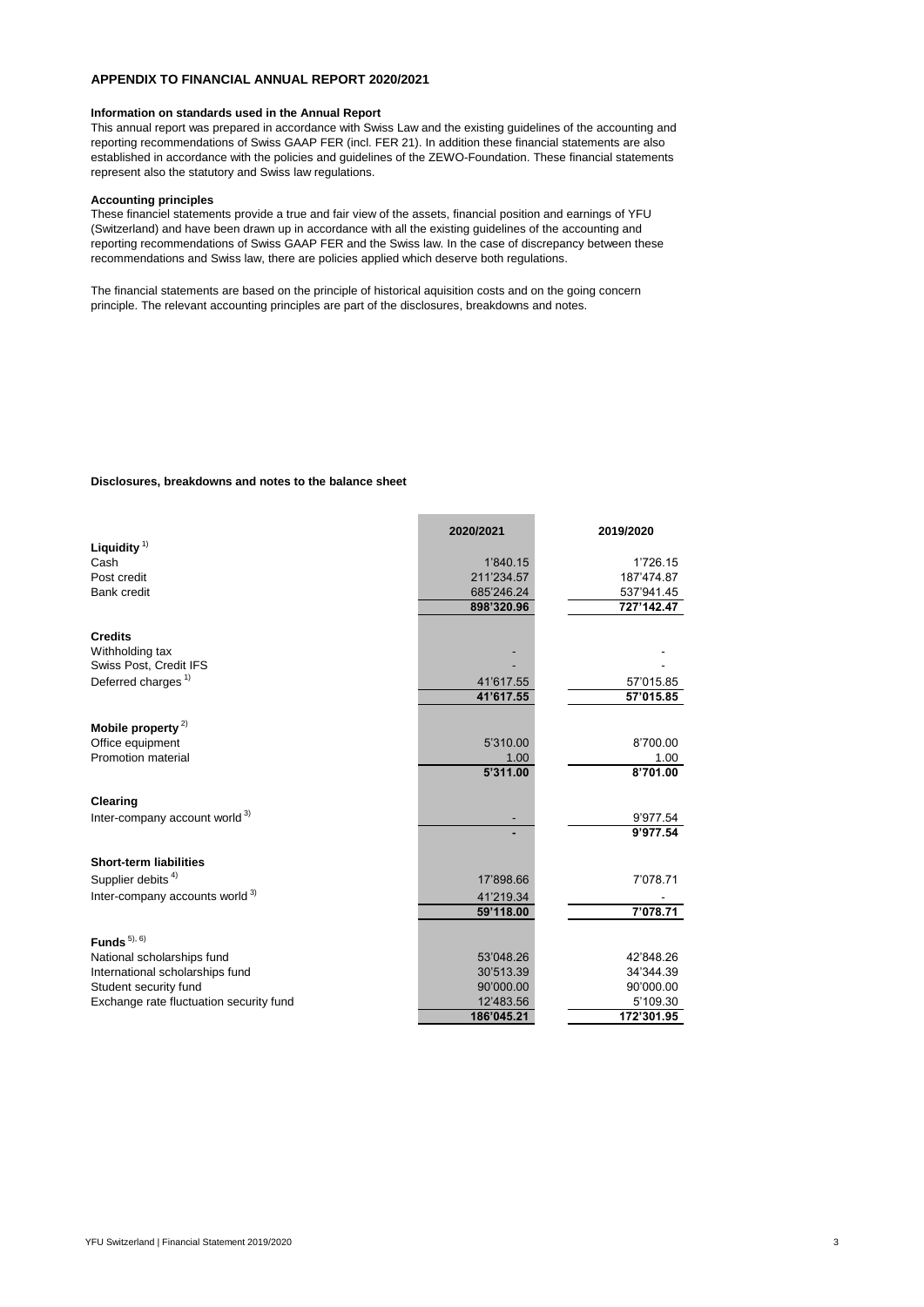**Disclosures, breakdowns and notes to the profit and loss account**

|                                            | 2020/2021    | 2019/2020  |
|--------------------------------------------|--------------|------------|
| Outgoing student fees <sup>7)</sup>        |              |            |
| North America                              | 505'098.75   | 272'169.00 |
| Asia/Pacific                               | 47'550.00    | 88'925.00  |
| <b>Western Europe</b>                      | 347'738.00   | 290'200.30 |
| Eastern Europe                             | 20'720.00    | 29'730.00  |
| Latin America                              | 94'890.00    | 80'716.00  |
| Africa                                     | 19'620.00    | 1'900.00   |
|                                            | 1'035'616.75 | 763'640.30 |
| Support allowances $\frac{7}{2}$           |              |            |
| North America                              | 3'994.27     | 3'615.65   |
| Asia/Pacific                               | 31'096.56    | 18'078.20  |
| Western Europe                             | 12'349.56    | 27'971.33  |
| <b>Central Europe</b>                      | 47'416.72    | 34'646.31  |
| Latin America                              | 17'710.12    | 14'101.00  |
| Africa                                     |              |            |
| Language course fees                       |              |            |
| costs for students                         |              | 40'000.00  |
|                                            | 112'567.23   | 138'412.49 |
|                                            |              |            |
| Other income <sup>8)</sup>                 |              |            |
| Federal support                            | 98'643.00    | 114'778.00 |
| Kreativcamp (Mercator)                     |              |            |
| Fundraising efforts                        | 190'356.79   | 25'760.05  |
| National scholarship support               | 15'960.00    | 11'020.00  |
| Administrational income                    | 6'464.56     | 19'776.38  |
| Student insurance                          | 841.15       | 404.75     |
| Merchandising                              | 114.00       | 588.55     |
|                                            | 312'379.50   | 172'327.73 |
| International fees <sup>9)</sup>           |              |            |
| <b>International Center</b>                | 28'427.60    | 9'752.56   |
| EEE                                        | 2'054.21     | 4'052.66   |
|                                            | 30'481.81    | 13'805.22  |
|                                            |              |            |
| Outbound support allowances <sup>10)</sup> |              |            |
| North America                              | 239'615.73   | 40'965.74  |
| Asia/Pacific                               | 15'559.38    | 31'128.90  |
| Western Europe                             | 210'116.82   | 122'885.80 |
| <b>Central Europe</b>                      | 7'014.12     | 8'794.02   |
| Latin America                              | 28'084.27    | 6'688.94   |
| Africa                                     | 6'393.52     |            |
|                                            | 506'783.84   | 210'463.40 |
| <b>Student Insurance</b>                   |              |            |
| Student Insurance IN                       | 2'819.70     | 1'625.38   |
| Student Insurance OUT                      | 26'718.49    | 2'413.08   |
|                                            | 29'538.19    | 4'038.46   |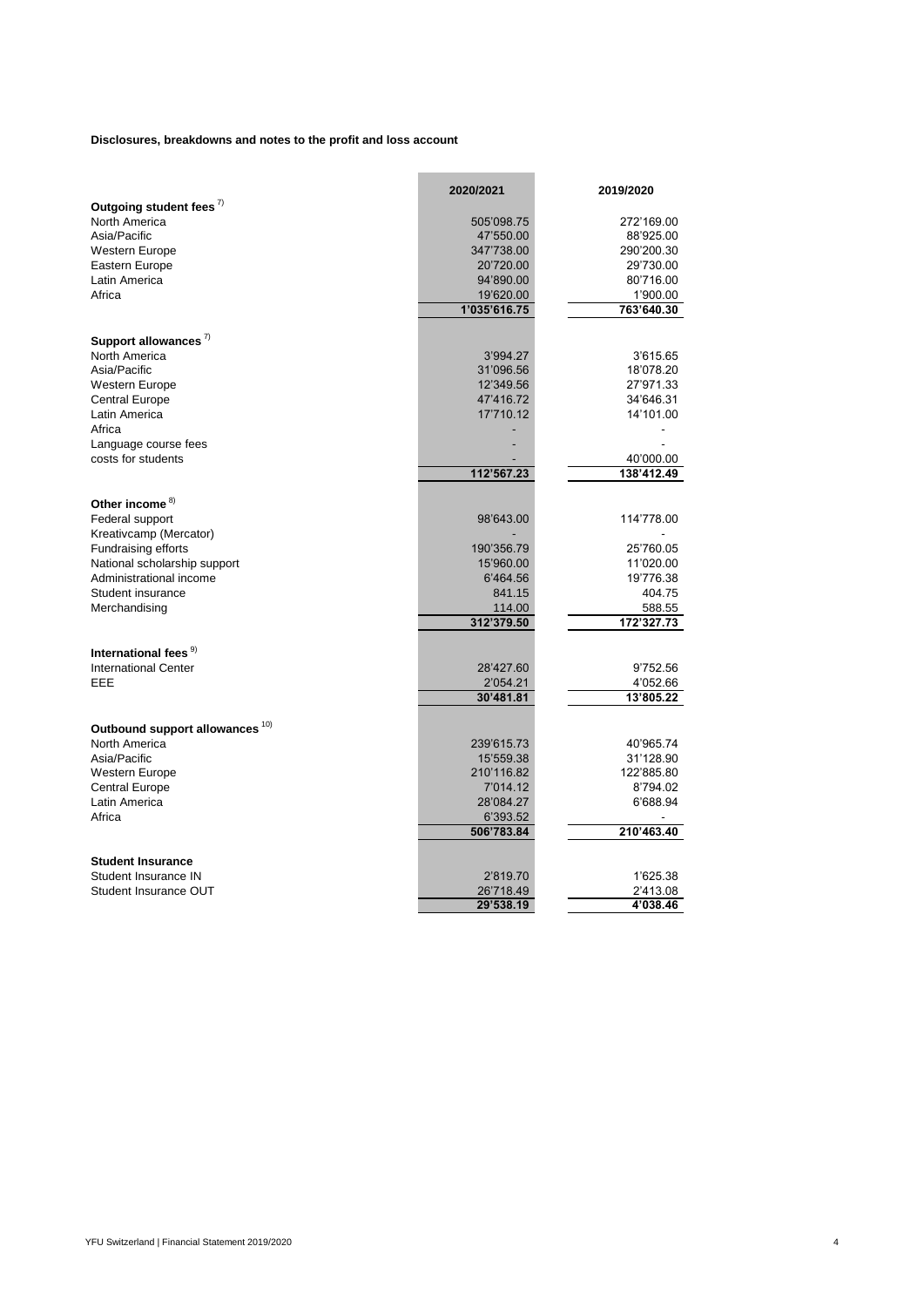**Disclosures, breakdowns and notes to the profit and loss account (ctd.)**

|                                                 | 2020/2021             | 2019/2020    |
|-------------------------------------------------|-----------------------|--------------|
| Staff expenses <sup>11)</sup>                   |                       |              |
| Salaries Office and Field                       | 347'097.70            | 384'797.39   |
| Social costs                                    | 44'179.35             | 49'888.85    |
| Various                                         | 17'499.32             | 18'668.65    |
|                                                 | 408'776.37            | 453'354.89   |
| Other operating expenses 12)                    |                       |              |
| Student national activities                     |                       |              |
|                                                 |                       |              |
| Outgoing students                               | 5'869.05<br>26'862.48 | 21'781.34    |
| Incoming students                               |                       | 51'356.88    |
| Staff national activities                       |                       |              |
| Training                                        | 1'512.80              | 6'873.47     |
| Meeting                                         | 432.30                | 4'092.10     |
| Travel outgoing programs                        |                       |              |
| <b>North America</b>                            | 46'701.64             | 5'836.00     |
| Asia/Pacific                                    | 2'919.00              | 9'392.35     |
| Western Europe                                  | 16'729.18             | 8'746.93     |
| <b>Central Europe</b>                           | 1'438.00              | 979.00       |
| Latin America                                   | 9'147.00              | 3'729.00     |
| Africa                                          | 2'929.00              |              |
| Administration                                  |                       |              |
| Head-Office                                     | 72'988.38             | 108'310.63   |
| Districts I - IV                                | 1'815.90              | 5'670.70     |
| Merchandising                                   |                       |              |
| Merchandising                                   |                       | 4'002.60     |
| <b>Assignments</b>                              |                       |              |
| <b>International Assignments</b>                |                       | 0.01         |
| Promotion                                       |                       |              |
| Promotion                                       | 23'896.58             | 23'686.47    |
| Development                                     |                       |              |
| Development national scholarship <sup>14)</sup> | 5'000.00              | 8'900.00     |
| Development international scholarship           | 23'831.00             |              |
|                                                 | 10'000.00             |              |
| Development 60th Anniversary                    | 252'072.31            |              |
|                                                 |                       | 263'357.48   |
| <b>Depreciation</b>                             |                       |              |
| Depreciation on equipment                       | 3'090.00              | 1'900.00     |
|                                                 |                       |              |
|                                                 |                       |              |
| <b>Extraordinary income &amp; costs</b>         |                       |              |
| Extraordinary income                            |                       |              |
| Extraordinary income other periods              | $-1'833.95$           | $-62'022.15$ |
| <b>Extraordinary costs</b>                      |                       |              |
| Extraordinary costs other periods               | 3'400.00              | 3'121.31     |
| YFU canada                                      |                       |              |
| Coronavirus                                     |                       | 13'734.41    |
| Coronavirus unexpected exp. - Inbound           |                       | 14'364.00    |
| <b>Refunds Outbound</b>                         | 2'600.00              | 266'500.00   |
|                                                 | 4'166.05              | 235'697.57   |

# **Significant events after the balance sheet date**

There were no significant events between the balance sheet date and finalization of the balance sheet by the Board that would affect the validity of information contained in the balance sheet or which would have to be disclosed here.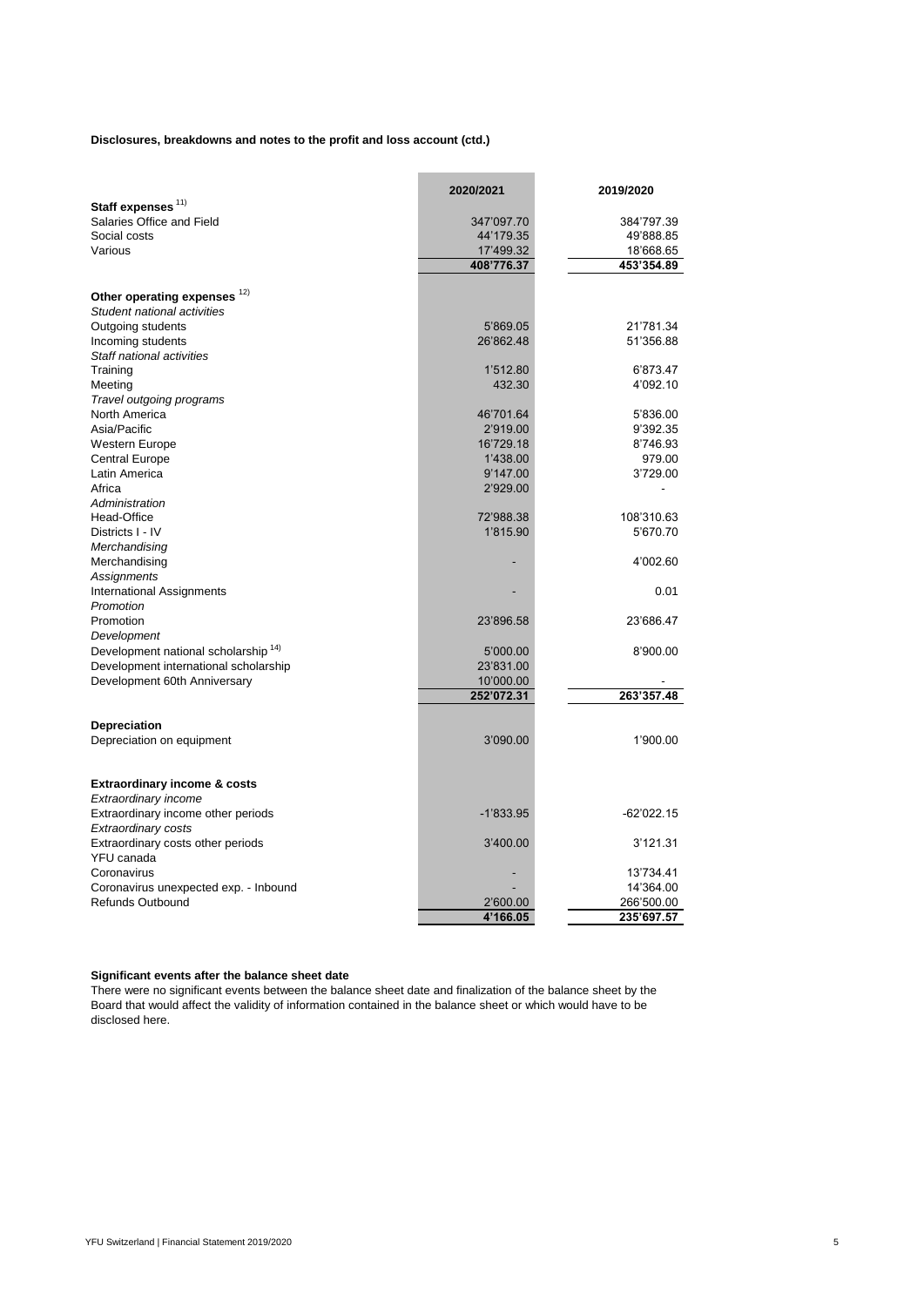# **CASH FLOW STATEMENT AS OF 30. SEPTEMBER 2021**

|                                                                                                                                                                                                                                                                                                                  | 2020/2021                             | 2019/2020                                                          |
|------------------------------------------------------------------------------------------------------------------------------------------------------------------------------------------------------------------------------------------------------------------------------------------------------------------|---------------------------------------|--------------------------------------------------------------------|
| <b>Business activity</b>                                                                                                                                                                                                                                                                                         |                                       |                                                                    |
| Annual result                                                                                                                                                                                                                                                                                                    | 219'285.91                            | -137'006.82                                                        |
| Depreciation<br>Changes in contingency reserves<br>Capital gain/loss from sales<br>Book profit/loss                                                                                                                                                                                                              | 3'090.00                              | 1'900.00                                                           |
| Increase/Decrease of outstanding debts<br>Increase/Decrease of other short-term debts<br>Increase/Decrease of deferred charges<br>Increase/Decrease of deferred charges (funds)<br>Increase/Decrease of liabilities<br>Increase/Decrease of other short-term liabilities<br>Increase/Decrease of deferred income | 10'819.95<br>15'398.30<br>-125'004.85 | 2'234.03<br>$-843.95$<br>$-29'521.08$<br>$-9'702.76$<br>201'035.59 |
| <b>Cash flow from Business activity</b>                                                                                                                                                                                                                                                                          | 123'589.31                            | 28'095.01                                                          |
| <b>Investment activity</b>                                                                                                                                                                                                                                                                                       |                                       |                                                                    |
| Investment in financial assets<br>Investment in fixed assets<br>Disinvestment in fixed assets<br>Disinvestment in financial assets<br>Amortisation of undiscloused reserves                                                                                                                                      | 300.00                                |                                                                    |
| Cash flow after Investment activity                                                                                                                                                                                                                                                                              | 123'889.31                            | 28'095.01                                                          |
| <b>Financing activity</b>                                                                                                                                                                                                                                                                                        |                                       |                                                                    |
| Increase/Decrease of Inter-company accounts world<br>Increase/Decrease of other long-term accrued loan<br>Increase/Decrease of retained earnings                                                                                                                                                                 | 51'196.88<br>$-3'907.70$              | -155'248.91<br>5'700.00                                            |
| <b>Cash flow from Financing activity</b>                                                                                                                                                                                                                                                                         | 47'289.18                             | $-149'548.91$                                                      |
| <b>Increase in Liquid assets</b>                                                                                                                                                                                                                                                                                 | 171'178.49                            | $-121'453.90$                                                      |
| Balance of Liquid assets as of October 1st<br>Balance of Liquid assets as of September 30th                                                                                                                                                                                                                      | 727'142.47<br>898'320.96              | 848'596.37<br>727'142.47                                           |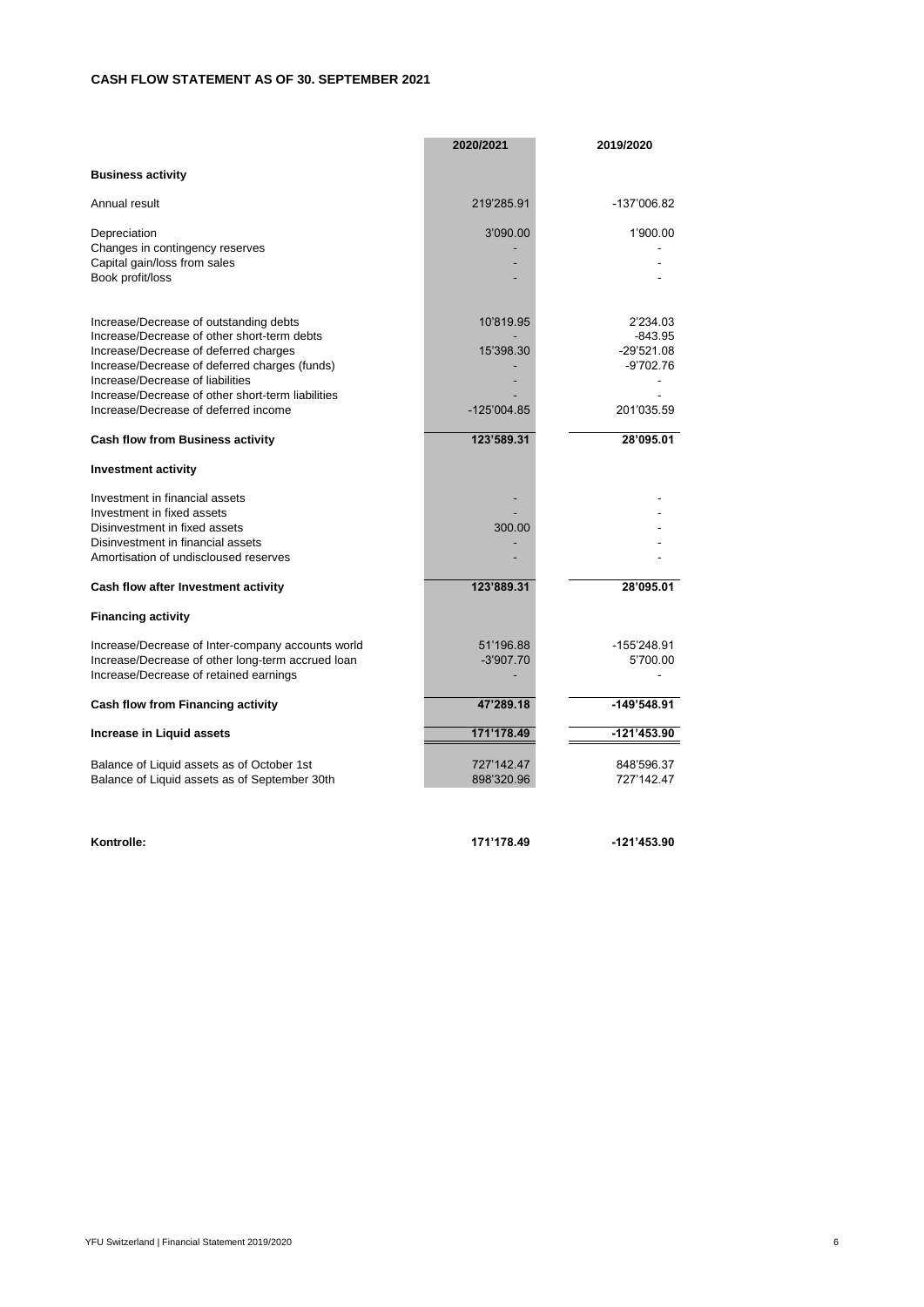# **CAPITAL OF THE ORGANISATION AND RESTRICTED FUNDS**

(Account of Corporate action)

|                                         | Balance as of 01.10.2020 | Avenues     | <b>Disposals</b> | Releases | Balance as of 30.09.2021 |
|-----------------------------------------|--------------------------|-------------|------------------|----------|--------------------------|
| Solidarity fund                         | 5'738                    | $\mathbf 0$ | 0                | 0        | 5'738                    |
| Equipment fund                          | 698                      | 0           | 0                | 0        | 698                      |
| Earned uncommitted assets               | 157'698                  | 0           | $-137'007$       | 0        | 20'691                   |
| Annual result                           | $-137'007$               | 0           | 356'293          | 0        | 219'286                  |
| <b>Capital of the organisation</b>      | 27'127                   | 0           | 219'286          | $\bf{0}$ | 246'413                  |
|                                         |                          |             |                  |          |                          |
| National scholarships fund              | 42'848                   | 0           | 10'200           | 0        | 53'048                   |
| International scholarships fund         | 34'344                   | 0           | $-3'831$         | 0        | 30'513                   |
| Student support fund                    | 90'000                   | 0           | 0                | 0        | 90'000                   |
| Exchange rate fluctuation security fund | 5'109                    | 0           | 7'374            | 0        | 12'484                   |
| <b>Restricted funds</b>                 | 166'602                  | 0           | 13'743           | 0        | 180'345                  |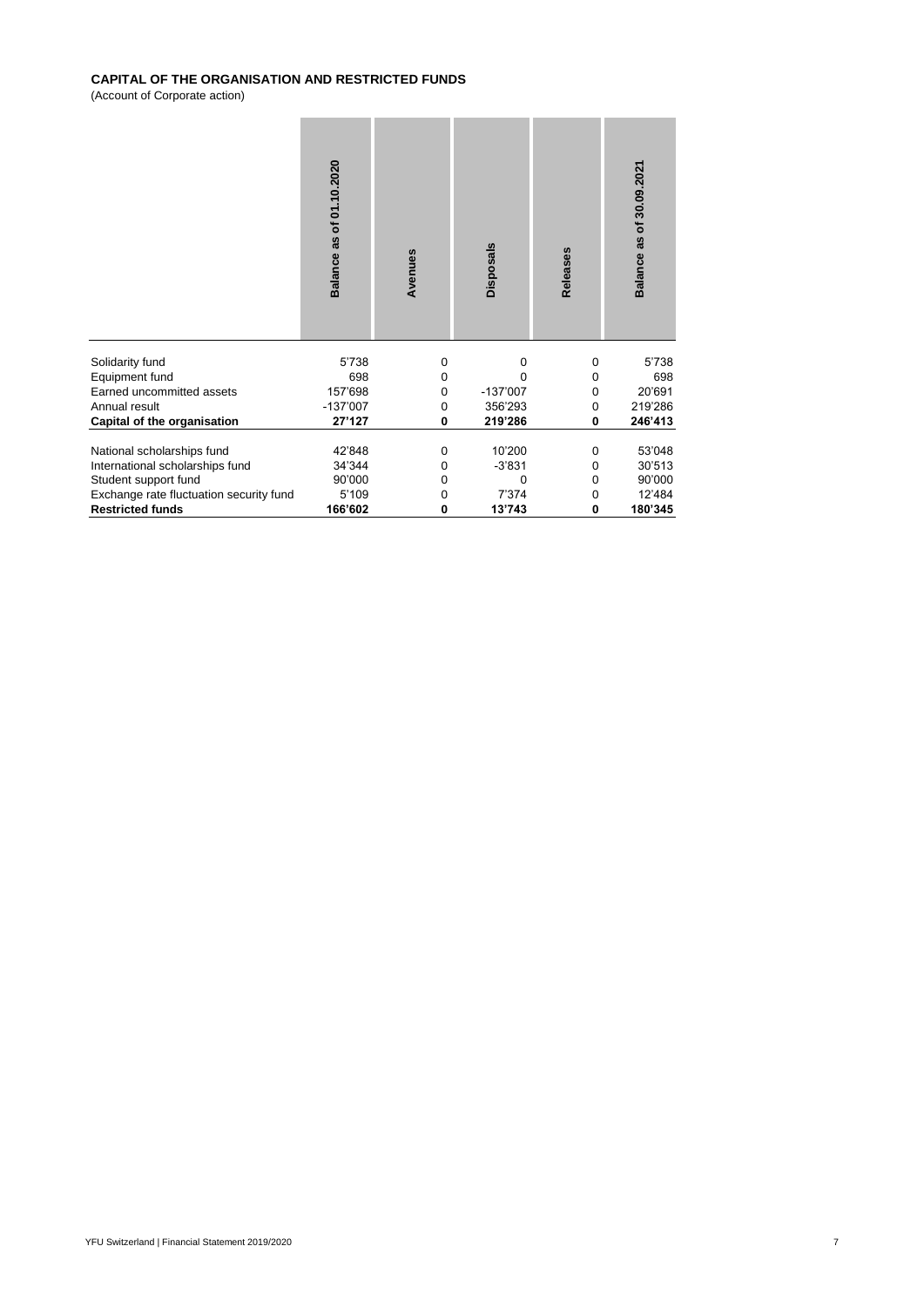# **ADDITIONAL REMARKS CONCERNING SPECIFIC ITEMS ON VARIOUS BALANCE SHEETS**

#### **1) Current assets**

|                             | 30.09.2021 | <b>Previous year</b> |
|-----------------------------|------------|----------------------|
| <b>Asset category</b>       | <b>CHF</b> | <b>CHF</b>           |
| Liquid assets               | 898'321    | 727'142              |
| Deferred charges            | 41'618     | 57'016               |
| <b>Total current assets</b> | 939'939    | 784'158              |

# **2) Fixed assets**

| <b>Assets analysis</b>      | <b>Office</b><br>equipment | <b>Office</b><br>furnishings | <b>Promotion</b><br>material |  | <b>Total</b> |
|-----------------------------|----------------------------|------------------------------|------------------------------|--|--------------|
| <b>Acquisition values</b>   | <b>CHF</b>                 | <b>CHF</b>                   | <b>CHF</b>                   |  |              |
| Balance as of 01.10.2020    | 8'700                      |                              |                              |  | 8'701        |
| Investments                 |                            |                              |                              |  |              |
| <b>Disinvestments</b>       | $-300$                     |                              |                              |  | $-300$       |
| Depreciation current year   | $-3'090$                   |                              |                              |  | $-3'090$     |
| Amort. undisclosed reserves |                            |                              |                              |  |              |
| Balance as of 30.09.2021    | 5'310                      |                              |                              |  | 5'311        |

# **3) Inter-company accounts**

|                                            | 30.09.2021<br><b>CHF</b> | <b>Previous year</b><br><b>CHF</b> |
|--------------------------------------------|--------------------------|------------------------------------|
| Inter-company accounts world (assets)      | -                        | -                                  |
| Inter-company accounts world (liabilities) | $-41'219$                | 9'978                              |
|                                            | $-41'219$                | 9'978                              |

# **4) Short-term liabilities**

| <b>Composition</b> | 30.09.2021<br><b>CHF</b> | <b>Previous year</b><br><b>CHF</b> |
|--------------------|--------------------------|------------------------------------|
| Supplier debits    | 17'899                   | 7'079                              |
| Deferred income    | 380'952                  | 505'957                            |
|                    | 398'851                  | 513'036                            |

The assessment of capital assets is done according to acquisition value and original value. The activation limit is between CHF 500 and CHF 1000. Depreciation is done during the useful economic life of assets.

This figure represents the difference between the two balance sheet items dealing with inter-company accounts. The amount reflects balances with international partners which could not be settled before 30.09.2021.

The deferred income includes overtime and outstanding leave days of the office staff. Furthermore, it includes advance payments of future program participants (Program Year 2022/2023).

YFU Switzerland | Financial Statement 2019/2020 8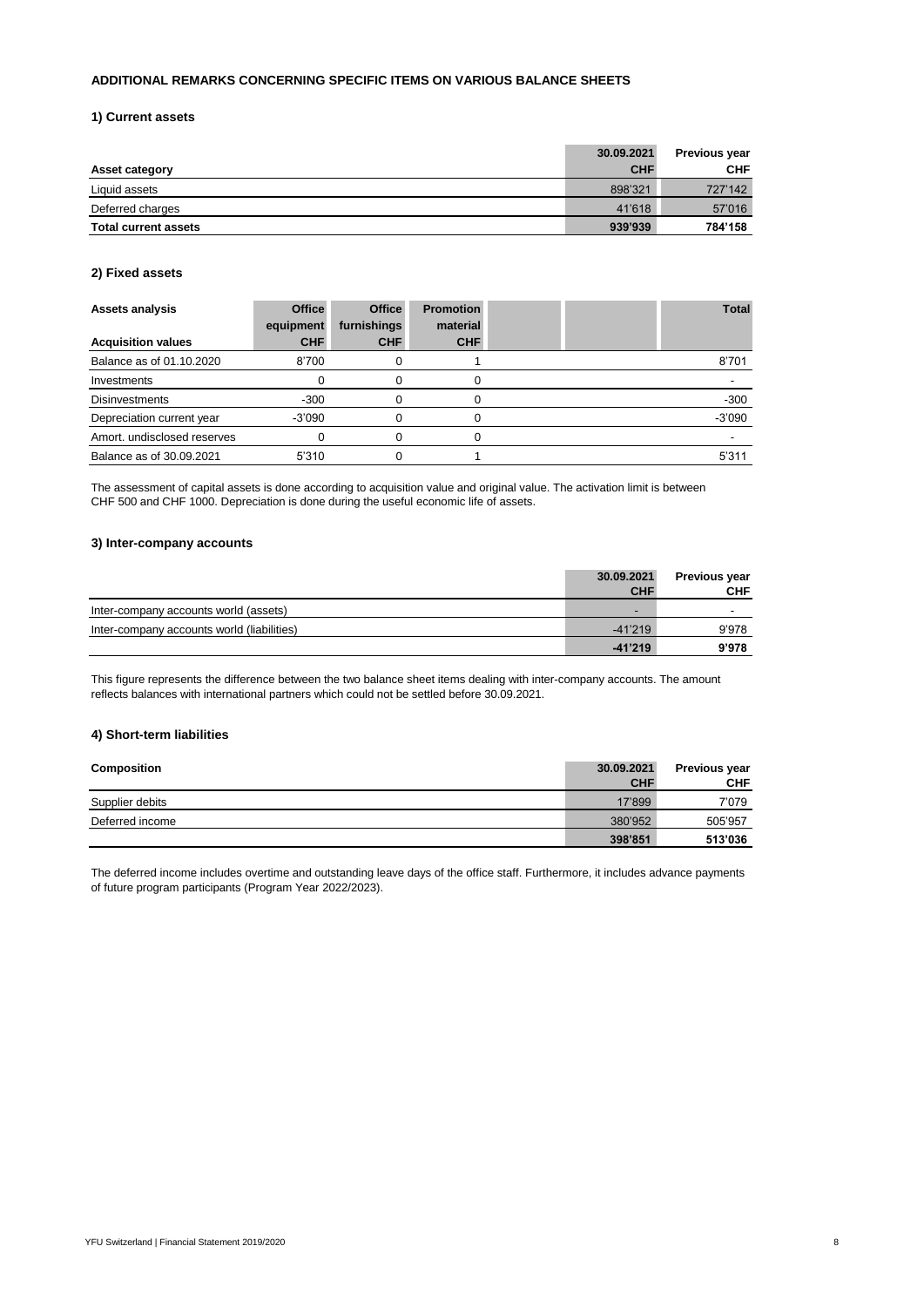# **5) Restricted funds**

|                          | <b>National</b><br>scholarships<br>fund | <b>Total</b> |
|--------------------------|-----------------------------------------|--------------|
| Balance as of 01.10.2020 | 42'848                                  | 42'848       |
| Release of reserves      | 5'000                                   | 5'000        |
| Creation of reserves     | 15'200                                  | 15'200       |
| Balance as of 30.09.2021 | 53'048                                  | 53'048       |

# **6) Unrestricted funds**

| $\overline{\phantom{a}}$<br>30.09.2021<br>Balance as of | 5'738 | E'72C<br>50 ، |
|---------------------------------------------------------|-------|---------------|
|---------------------------------------------------------|-------|---------------|

|                          | International<br>scholarships<br>fund | <b>Total</b> |
|--------------------------|---------------------------------------|--------------|
| Balance as of 01.10.2020 | 34'344                                | 34'344       |
| Release of reserves      | 23'831                                | 23'831       |
| Creation of reserves     | 20'000                                | 20'000       |
| Balance as of 30.09.2021 | 30'513                                | 30'513       |

|                          | <b>Student</b><br>support fund                                                                                                                                                                                                     | <b>Total</b> |
|--------------------------|------------------------------------------------------------------------------------------------------------------------------------------------------------------------------------------------------------------------------------|--------------|
| Balance as of 01.10.2020 | 90'000                                                                                                                                                                                                                             | 90'000       |
| Release of reserves      |                                                                                                                                                                                                                                    |              |
| Creation of reserves     |                                                                                                                                                                                                                                    |              |
| Balance as of 30.09.2021 | 90'000                                                                                                                                                                                                                             | 90'000       |
|                          | <b>Providence</b> and the state of the state of the state of the state of the state of the state of the state of the state of the state of the state of the state of the state of the state of the state of the state of the state |              |

|                          | <b>Exchange rate</b><br>fluctuation security<br>fund | <b>Total</b> |
|--------------------------|------------------------------------------------------|--------------|
| Balance as of 01.10.2020 | 5'109                                                | 5'109        |
| Release of reserves      | 457                                                  | 457          |
| Creation of reserves     | 7'831                                                | 7'831        |
| Balance as of 30.09.2021 | 12'484                                               | 12'484       |

National scholarships give the opportunity to students living in Switzerland and whose parents have not the economic capacity to offer an exchange program aboard. Each application is assessed on the ground of the family's income, assets and number of children in education.

|                          | <b>Equipment</b><br><b>Fund</b> | <b>Total</b> |
|--------------------------|---------------------------------|--------------|
| Balance as of 01.10.2020 | 698                             | 698          |
| Release of reserves      | -                               | -            |
| Creation of reserves     | $\overline{\phantom{0}}$        | -            |
| Balance as of 30.09.2021 | 698                             | 698          |

YFU Switzerland | Financial Statement 2019/2020 9

|                          | <b>International</b><br><b>Solidarity Fund</b> | <b>Total</b>             |
|--------------------------|------------------------------------------------|--------------------------|
| Balance as of 01.10.2020 | 5'738                                          | 5'738                    |
| Release of reserves      | $\overline{\phantom{a}}$                       | $\overline{\phantom{a}}$ |
| Creation of reserves     | -                                              | -                        |

Of the two students who were granted a scholarship, only one student at the end could go in exchange due to COVID restriction. This fund is supplied by an outbound student fee of CHF 190.

International scholarships are mainly awarded to students from countries where the means to go on exchange are not readily available.

This financial year, 8 international scholarships were granted to inbound students.

The Board have decided to allocate CHF 20'000 to this funds.

The Financial Committee decides upon the allocation of the exchange rate fluctuation security fund.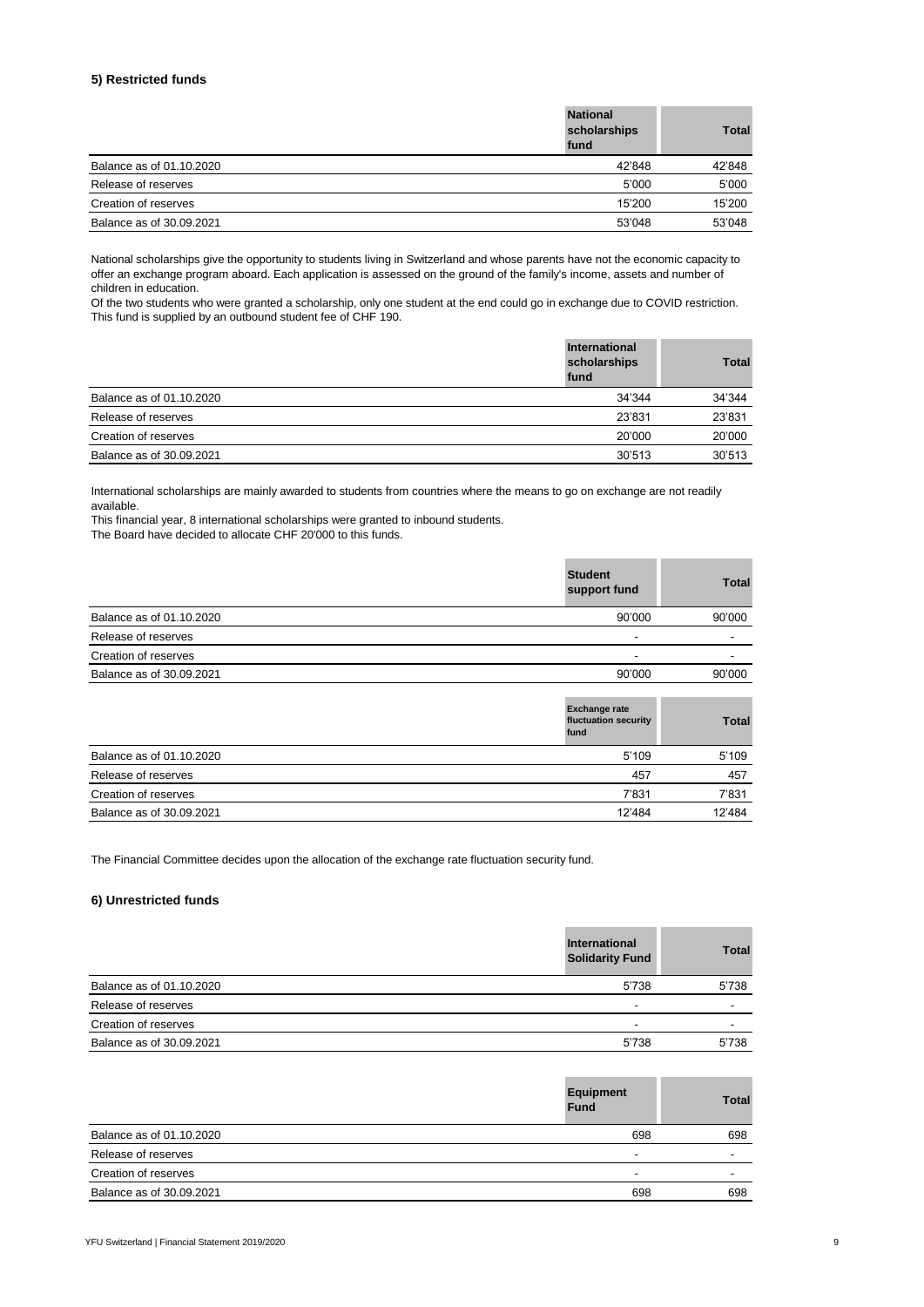# **7) Income from programs**

|                              | 2020/2021  | <b>Previous year</b> |
|------------------------------|------------|----------------------|
| <b>Outgoing student fees</b> | <b>CHF</b> | <b>CHF</b>           |
| North America                | 505'099    | 272'169              |
| Asia/Pacific                 | 47'550     | 88'925               |
| Western Europe               | 347'738    | 290'200              |
| Eastern Europe               | 20'720     | 29'730               |
| Latin America                | 94'890     | 80'716               |
| Africa                       | 19'620     | 1'900                |
| <b>Total</b>                 | 1'035'617  | 763'640              |

|                           | 2020/2021                | <b>Previous year</b> |
|---------------------------|--------------------------|----------------------|
| <b>Support allowances</b> | <b>CHF</b>               | <b>CHF</b>           |
| North America             | 3'994                    | 3'616                |
| Asia/Pacific              | 31'097                   | 18'078               |
| Western Europe            | 12'350                   | 27'971               |
| <b>Central Europe</b>     | 47'417                   | 34'646               |
| Latin America             | 17'710                   | 14'101               |
| Africa                    | $\overline{\phantom{a}}$ |                      |
| Language courses          |                          |                      |
| Costs for students        | $\overline{\phantom{0}}$ | 40'000               |
| <b>Total</b>              | 112'567                  | 138'412              |

#### **8) Other income**

|                                             | 2020/2021                | Previous year |
|---------------------------------------------|--------------------------|---------------|
|                                             | <b>CHF</b>               | <b>CHF</b>    |
| Federal support                             | 98'643                   | 114'778       |
| Kreativcamp (Mercator)                      | $\overline{\phantom{a}}$ |               |
| Corporate scholarships                      | $\overline{\phantom{a}}$ | 8'946         |
| Restricted donations (national scholarship) | 500                      | 3'400         |
| Unrestricted donations                      | 189'857                  | 13'414        |
| National scholarship support                | 15'960                   | 11'020        |
| Administrational income                     | 6'465                    | 19'776        |
| Student insurance                           | 841                      | 405           |
| Merchandising                               | 114                      | 589           |
| <b>Total</b>                                | 312'380                  | 172'328       |

| <b>International Center</b> | 28'428 | 9'753  |
|-----------------------------|--------|--------|
| EEE                         | 2'054  | 4'053  |
| <b>Total</b>                | 30'482 | 13'805 |

Federal support refers to contributions from the Swiss Federal Government. These contributions consist of financial support for our activities in the field of youth work ("Finanzhilfen für die Betriebsstruktur und regelmässige Aktivitäten von Einzelorganisationen (Art. 7 Abs. 2 KJFG)" BSV year allowance CHF 96'443) and for our training events for volunteers ("Aus- und Weiterbildung (Art. 9 KJFG)" BSV training support CHF 2'200). **Administrational income** mainly consists of the inbound students' contributions to our language courses (this money is directly reinvested into the language courses). Notice that the language courses are not compulsary for inbound students and that not language courses are organized for the French speaking region.

This year's number of oufbound students (79) is significanlty higher than last year (53 of which only 31 could go in exchange due to COVID last year).This is due to the the gradual reopening of some countries' borders. The situation is still uncertain and depends on the countries COVID regulations.

This year's number of inbound students (29) remains the same as last year. 8 international scholarships were granted to inbound students and explains why the figures are lower for this financial year. Although the current pandemic situation, Switzerland remains an attractive exchange destination.

International Center fees consist of the fee for the Global Office and the contributions to the ICDF (International Contingency and Development Fund). The EEE fees are supporting the EEE (European Educational Exchanges) office in Bruxelles and its activities. EEE is the umbrella organization of European YFU organizations. All of the aforementioned fees are calculated on a per student basis.

YFU Switzerland | Financial Statement 2019/2020 10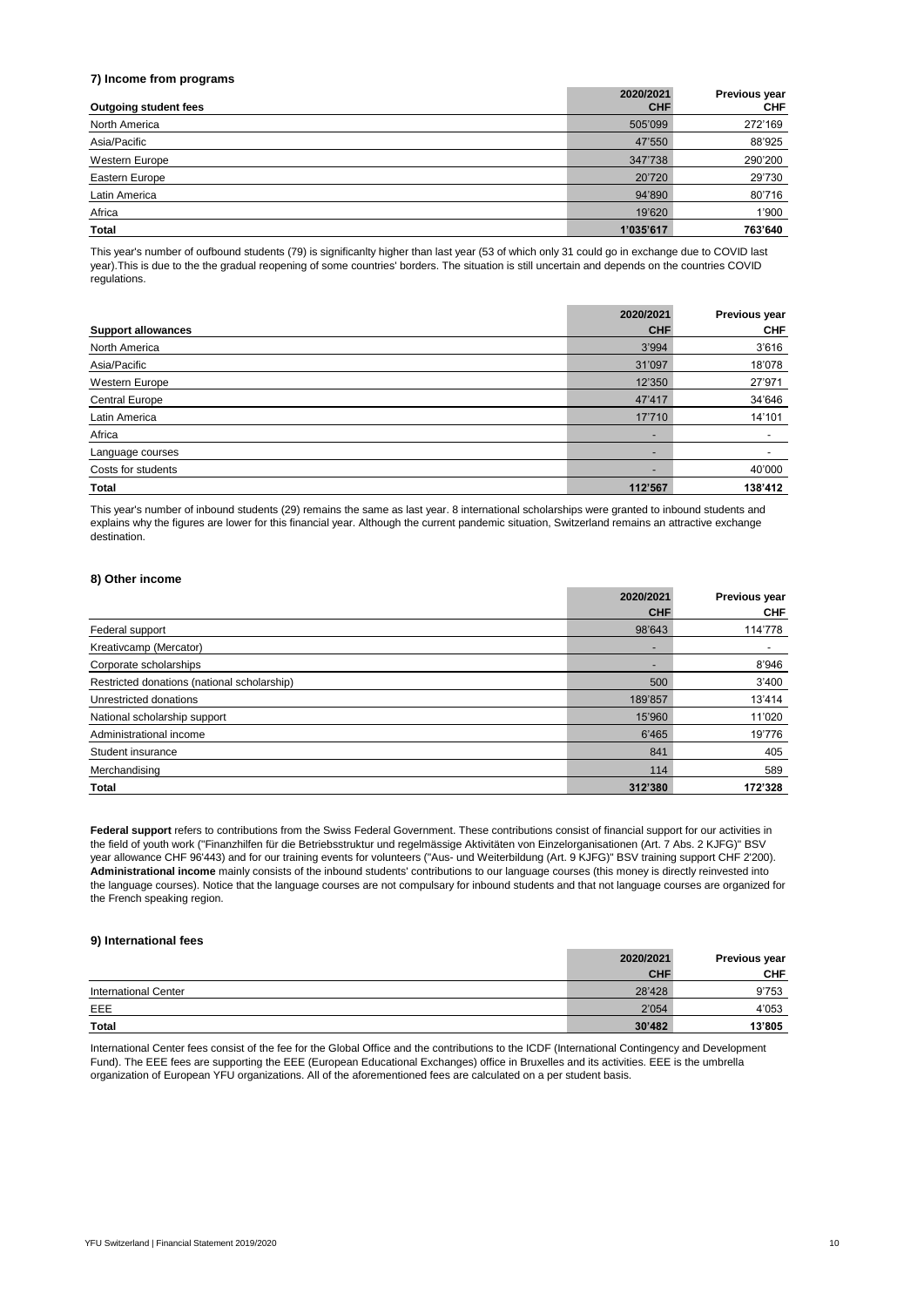#### **10) Outbound support allowances**

|                           | 2020/2021  | <b>Previous year</b> |
|---------------------------|------------|----------------------|
|                           | <b>CHF</b> | <b>CHF</b>           |
| <b>Support allowances</b> |            |                      |
| North America             | 239'616    | 40'966               |
| Asia/Pacific              | 15'559     | 31'129               |
| Western Europe            | 210'117    | 122'886              |
| <b>Central Europe</b>     | 7'014      | 8'794                |
| Latin America             | 28'084     | 6'689                |
| Africa                    | 6'394      |                      |
| <b>Total</b>              | 506'784    | 210'463              |

#### **11) Staff expenses**

#### **12) Other operating expenses**

|                                       | 2020/2021  | <b>Previous year</b> |
|---------------------------------------|------------|----------------------|
|                                       | <b>CHF</b> | <b>CHF</b>           |
| <b>Student National activities</b>    | 32'732     | 73'138               |
| <b>Staff National activities</b>      | 1'945      | 10'966               |
| Travel outgoing programs              | 79'864     | 28'683               |
| Administration (without capital loss) | 74'804     | 113'981              |
| Merchandising                         |            | 4'003                |
| Assignments                           |            | $\Omega$             |
| Promotion                             | 23'897     | 23'686               |
| <b>Total</b>                          | 213'241    | 254'457              |

#### **13) Exchange rate fluctuations**

#### **14) Development**

|                                       | 2020/2021<br><b>CHF</b>  | <b>Previous year</b><br><b>CHF</b> |
|---------------------------------------|--------------------------|------------------------------------|
| Development national scholarship      | 5'000                    | 8'900                              |
| Development international scholarship | 23'832                   |                                    |
| Development equipment fund            | $\overline{\phantom{a}}$ |                                    |
| Development solidarity fund           | -                        |                                    |
| Development management funds          | 10'000                   |                                    |
| <b>Total</b>                          | 38'832                   | 8'900                              |

# **Assessment of risk**

#### **Accounting principles**

The financial accounting was done according to the rules of Swiss GAAP FER (FER 1 - 6, FER 21 and FER 27) The valuation of the assests and the liabilities and shareholders' equity is done by the principle of conservatism.

#### **15) Open positions in financial derivative instruments**

|                                     | 30.09.2021 |             |         |        | 30.09.2020  |         |
|-------------------------------------|------------|-------------|---------|--------|-------------|---------|
|                                     | Assets     | ∟iabilities | Purpose | Assets | Liabilities | Purpose |
| Forward currency transactions       |            |             | Hedging |        |             | Hedging |
| <b>Forward transactions (Total)</b> |            |             |         |        |             |         |
| There of hedge of future cash flows |            |             |         |        |             |         |
| <b>Recognized values (Total)</b>    |            |             |         |        |             |         |

YFU Switzerland | Financial Statement 2019/2020 11 11 12 12 13 13 14 15 16 17 18 17 18 17 18 17 18 17 18 17 19

Many student national activities had to be cancelled due to COVID. The expensese in travel outgoing programms reflects the number of oubound students and therefore the same explanations apply as for 7) "Income from programs". The expenses in the administration were reduced as YFU moved to smaller offices and reduced the number of FTE.

The Board with the Financial Committee adequately assessed the potential risks periodically. Where applicable, measures were taken so that the

risk of relevant misstatements in the financial report can be considered minor.

The remuneration to staff members does not exceed salaries of employees fulfilling similar tasks in other organizations or in the public service of the Canton of Bern.

Support allowances are the fees that are paid to international partners for hosting our outbound students. They reflect the student numbers. Since support allowances are a part of the program price that the participants pay, the same explanations apply as for 7) "Income from programs".

The exchange rate fluctuations are transfered to the Exchange rate fluctuation security fund.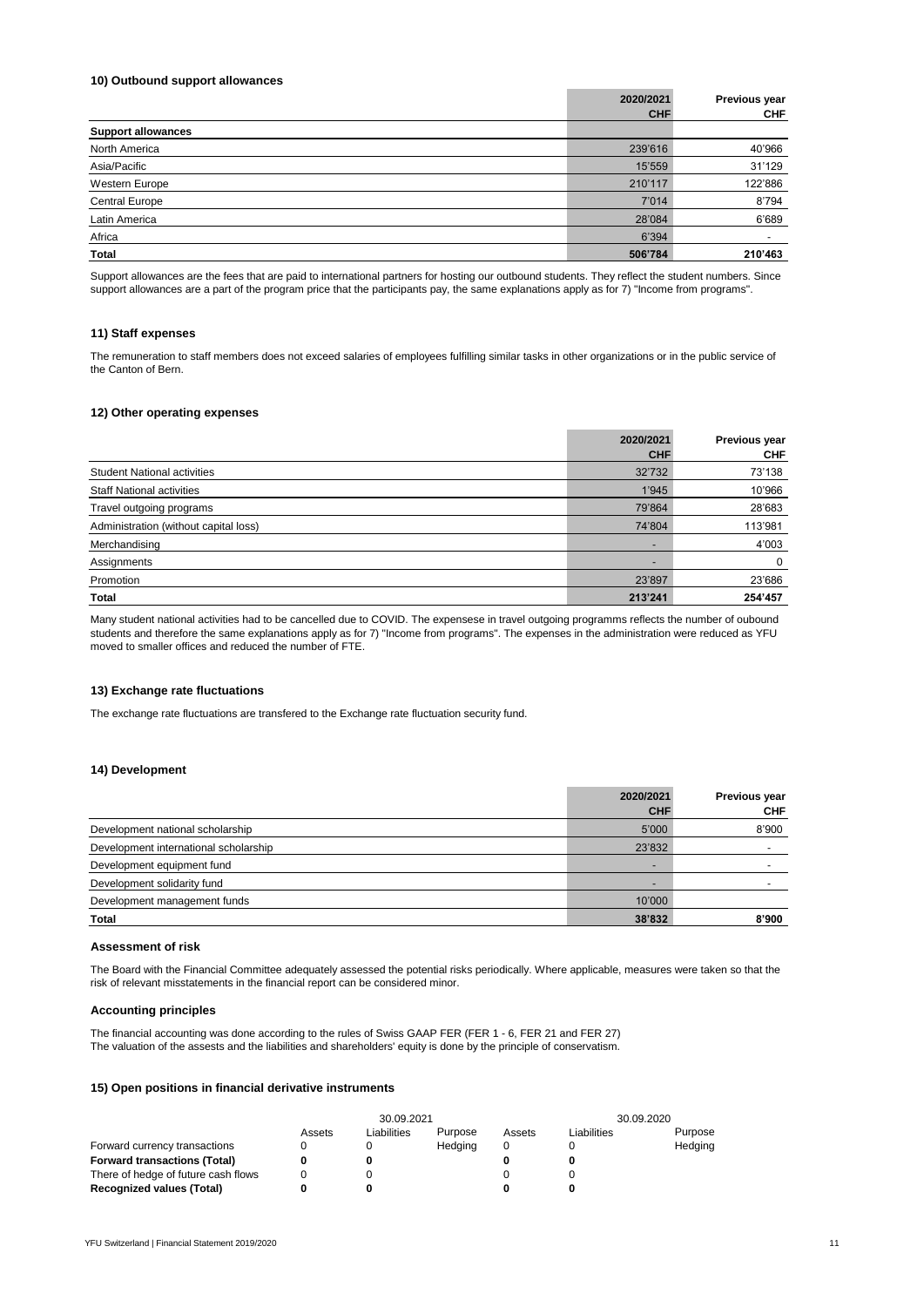#### **EIFFICIENCY REPORT 2020/2021**

FY 20-21 was marked by the gradual reopening of some countries' borders and a revival in the popularity of foreign exchanges and the appeal of Switzerland as an exchange destination.

One of the effects of the COVID crisis has been to postpone departures to the following year. There has also been a surge of interest from young people for exchange program.

At the operational level, many events had to be cancelled because of COVID. To meet the need to reduce costs, YFU moved to smaller offices which it shares with the Foundation for Young Swiss Abroad.

Thanks to the support of Intermundo, an exceptional grant from Mercator was awarded to YFU.

# Andres Villar

Financial and Administrative Support Coordinator

# **BOARD MEMBERS OF YFU SWITZERLAND**

| <b>Name</b>     | <b>First name</b> | <b>Election year</b> | 1st term  | 2nd term  | 3rd term |
|-----------------|-------------------|----------------------|-----------|-----------|----------|
| Weiss           | Marc              | 2019                 | 2019-2021 |           |          |
| Hollenweger     | Yvonne            | 2020                 | 2020-2022 |           |          |
| Tomka           | Julie             | 2019                 | 2019-2021 |           |          |
| Condrau         | Sophie            | 2017                 | 2017-2019 | 2020-2022 |          |
| Canzani         | Matz              | 2021                 | 2021-2023 |           |          |
| <b>Bruderer</b> | Selina            | 2021                 | 2021-2023 |           |          |
| <b>Floris</b>   | Joel              | 2020                 | 2020-2022 |           |          |
| Hunziker        | Marco             | 2021                 | 2021-2023 |           |          |